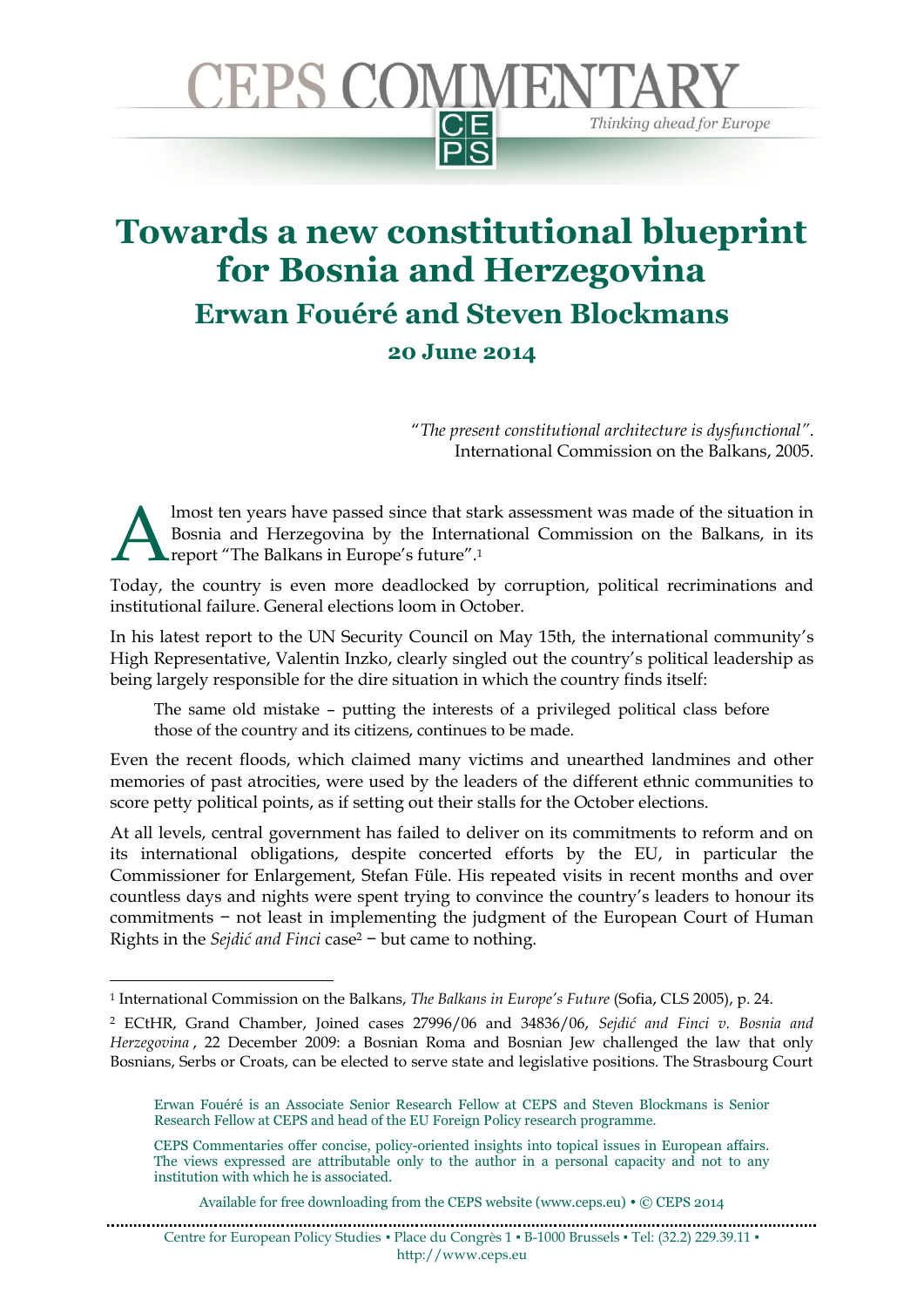$\ddot{\phantom{a}}$ 

There was some hope that the demonstrations that flared up in several cities last year and earlier this year, and the subsequent 'Plenums' that brought together citizens' groups clamouring for change would have had an impact on the divided leadership. But that hope was short-lived. Instead of responding with commitments to move forward on the reform agenda, the leaders used the same old tactics seen in other countries of the region of discrediting the citizens' groups behind the demonstrations as troublemakers out to wreck law and order. This is all the more tragic if one considers that what motivated the protesters was precisely to move beyond ethnic politics to solve the country's critical economic and social situation as well as to decry the unacceptable levels of corruption.

In normal circumstances, the forthcoming elections would be an opportunity for voters to get rid of a discredited political leadership that has spent more time lining its pockets with illgotten gains than governing. However, in the case of Bosnia and Herzegovina today, the elections alone will not offer a lasting solution.

What is needed is an immediate and more robust engagement on the part of the international community, in particular the EU and US. The 'hands off' policy pursued since 2006, while praiseworthy in its sentiments of promoting local ownership by the country's leaders in finding the right solutions, has simply not worked. At times, the EU gave the impression of being a mere bystander to unfolding events, with a weak presence on the ground. A more determined 'hands on' policy by both the EU and US working together to push the leadership to move on the much-needed reforms is the only way forward.

The 'economic governance' initiative contained in the European Commission's enlargement strategy last October, promoted by EU High Representative Ashton during her March visit to Sarajevo, was aimed at encouraging the country's leaders to respond to citizens' demands for economic reforms and employment opportunities. While progress in this area would go some way to meeting the repeated demands of the citizens, on its own it will not be enough. It needs to be accompanied by greater emphasis on political governance, not only in terms of a more effective fight against corruption and human rights protection, but also in getting the admittedly complex institutional structures laid down by the 1995 Dayton peace agreement to function better and to ensure greater legitimacy and accountability from the elected leaders. The recently adopted money-laundering legislation is a step in the right direction, albeit a very timid one.

To be successful in the long run, the push for better economic and political governance will need to go hand-in-hand with a more systematic and intense dialogue with civil society. The 'Plenums' demonstrated the potential role for civil society and citizens' groups at local level in overcoming the leadership gridlock. Their voices must be heard, so that both the constitutional and policy solutions put forward reflect their concerns. The EU should be more active out in the field engaging with and supporting grass roots organisations through capacity-building and financial incentives. There also needs to be greater support for the media, including financial support for investigative reporting.

A wider effort is needed to get Bosnia and Herzegovina out of the constitutional mess it is in. As advocated by the International Commission on the Balkans almost a decade ago, a new constitutional debate is called for. This should result in a congress that drives forward reform of the provisional constitutional system created by Dayton, which can facilitate Bosnia and Herzegovina's transition from its current status as international protectorate defined by the

backed Sejdić and Finci, stating that Bosnia's constitution was discriminatory against Roma, Jews and other minorities in political life. The EU has repeatedly called for Bosnia and Herzegovina to implement the Court's ruling and change its constitution to allow minorities to run for office.